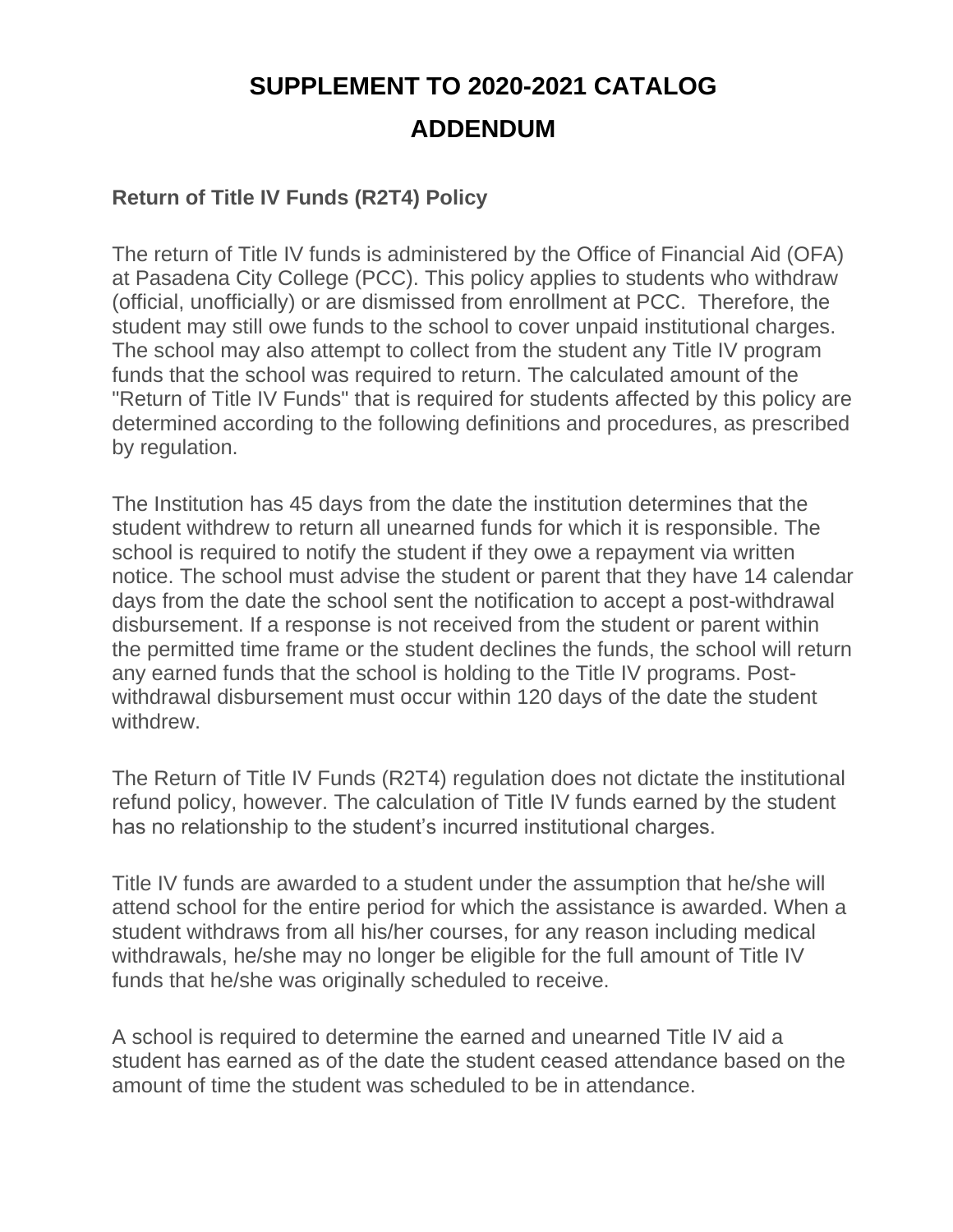If the student withdraws from all his courses prior to completing over 60% of a semester, he/she may be required to repay a portion of the federal financial aid that he/she received for that term. A pro rata schedule is used to determine the amount of federal student aid funds he/she will have earned at the time of the withdrawal. Federal aid includes Federal Direct Loan (subsidized and unsubsidized), Parent Plus Loan, Graduate PLUS Loan, Pell Grants, SEOG Grants, and any other Title IV funds.

The return of funds is based upon the concept that students earn their financial aid in proportion to the amount of time in which they are enrolled. Under this reasoning, a student who withdraws in the second week of classes has earned less of his/her financial aid than a student who withdraws in the seventh week. Once 60% of the semester is completed, a student is considered to have earned all of his financial aid and will not be required to return any funds.

#### **Withdrawal before 60%:**

The Office of Financial Aid must perform a R2T4 to determine the amount of earned aid up through the 60% point in each payment period. The OFA will use the Department of Education's prorate schedule to determine the amount of R2T4 funds the student has earned at the time of withdrawal. After the 60% point in the payment period or period of enrollment, a student has earned 100% of the Title IV funds he or she was scheduled to receive during the period. The institution must still perform a R2T4 to determine the amount of aid that the student has earned.

#### **Withdrawal after 60%:**

For a student who withdraws after the 60% point-in-time, there are no unearned funds. However, the OFA will still determine whether the student is eligible for a post-withdrawal disbursement.

Note: OFA has provided an example of the calculation used to determine the amount of unearned aid a student would be expected to repay based on the reported last day of attendance of the term from which a student withdraws.

#### **Withdrawals:**

A student's official withdrawal date is determined by using one of the following:

• The date he/she officially withdrew with the Admission and Records (A&R) office during the Registrar's withdrawal period.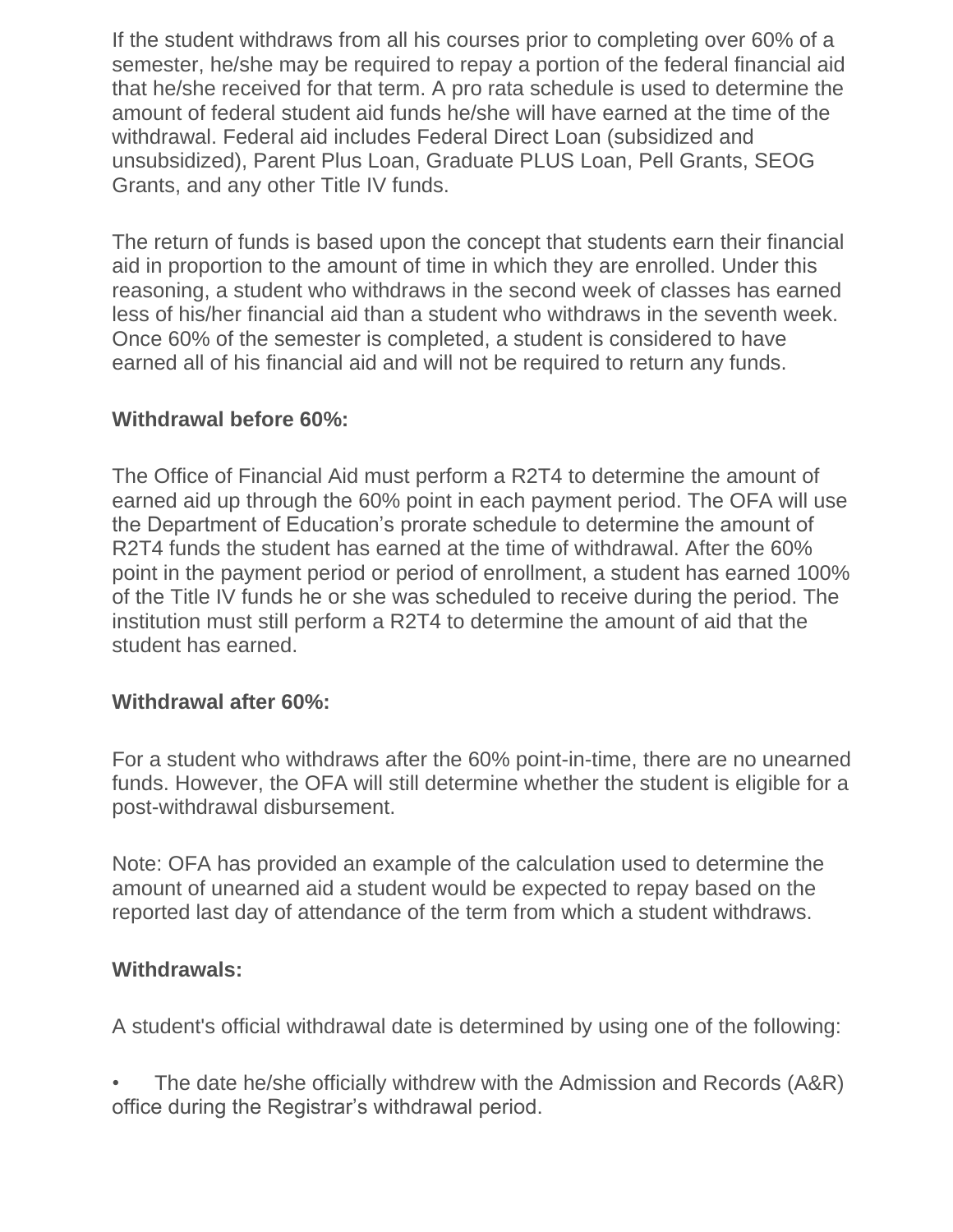The date the student submitted his petition to withdraw to the A&R if the A&Rs withdrawal period has ended and the student successfully petitioned to withdraw.

• The date the student was expelled/dismissed from PCC.

In the event that a student does not go through the proper withdrawal procedures as defined in the Academic Information section of PCC's catalog the student's unofficial withdrawal date is determined by using one of the following:

• The date the student died, if the student passed away during the semester.

The last date that the student attended class or checked out of their dorm room, whichever is later.

The student must inform in a timely fashion, in person or by email if personal appearance is not possible, the Office of Financial Aid at gotopcc@pasadena.edu of any withdrawal occurring during a semester.

The OFA determines the return of Title IV funds percentage. Institutions are required to determine the percentage of Title IV aid "earned" by the student and to return the unearned portion to the appropriate aid program.

#### **The return of Title IV funds policy follows these steps:**

Step 1: Student's Title IV information

The OFA will determine:

A) The total amount of Title IV aid disbursed (Not aid that could have been disbursed) for the semester in which the student withdrew. A student's Title IV aid is counted as aid disbursed in the calculation if it has been applied to the student's account on or before the date the student withdrew.

B) The total amount of Title IV aid disbursed plus the Title IV aid that could have been disbursed for the semester in which the student withdrew.

Step 2: Percentage of Title IV Aid Earned: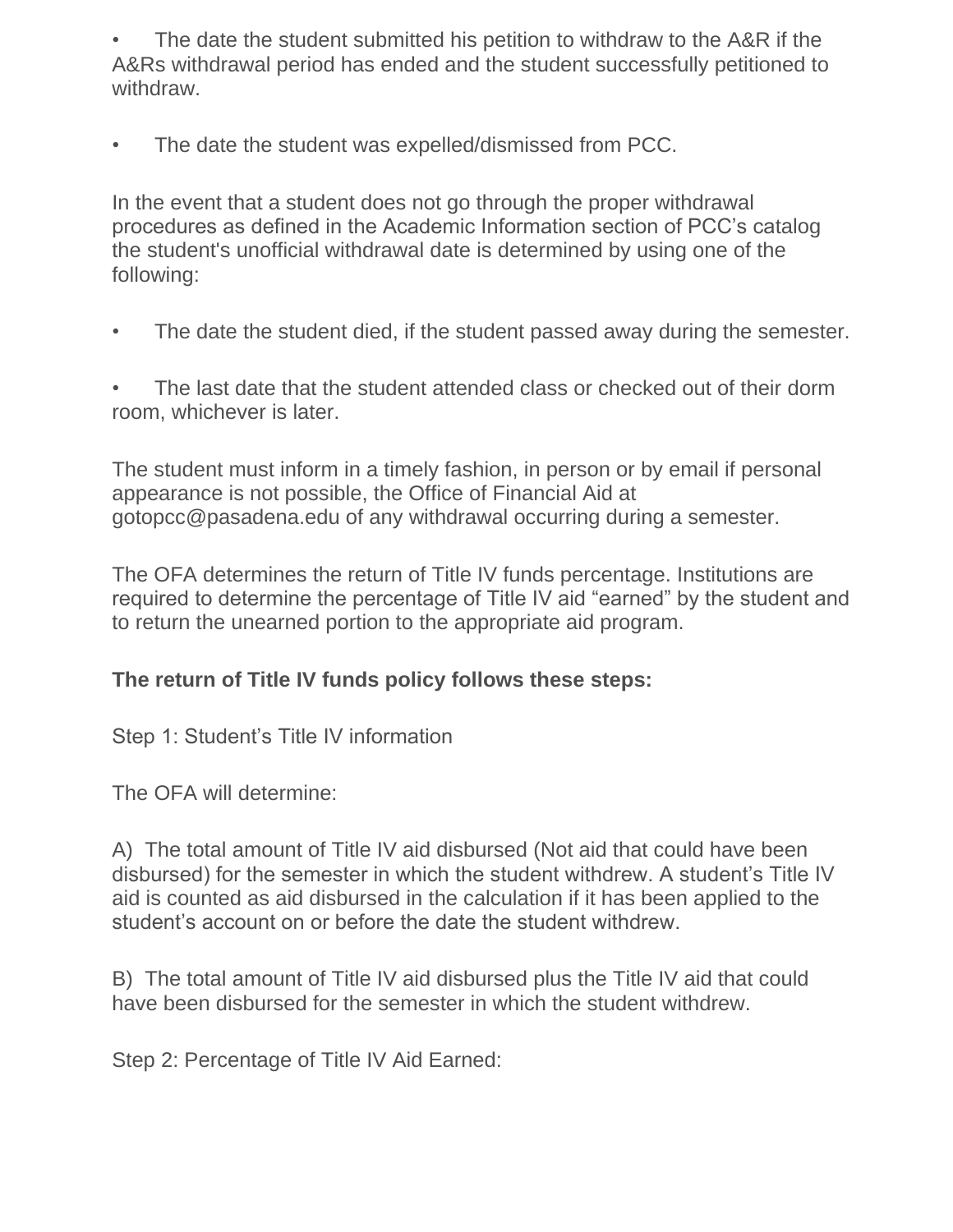## **The OFA will calculate the percentage of Title IV aid earned as follows:**

The number of calendar days completed by the student divided by the total number of calendar days in the semester in which the student withdrew. The total number of calendar day in a semester shall exclude any scheduled breaks of more than five days.

Days Attended ÷ Days in Enrollment Period = Percentage Completed

If the calculated percentage exceeds 60%, then the student has "earned" all the Title IV aid for the enrollment period.

Step 3: Amount of Title IV Aid Earned by the Student

The OFA will calculate the amount of Title IV Aid earned as follows:

The percentage of title IV aid earned (Step 2) multiplied by the total amount of Title IV aid disbursed or that could have been disbursed for the term in which the student withdrew (Step 1-B).

Total Aid Disbursed x Percentage Completed = Earned Aid

Step 4: Amount of Title IV Aid to be Disbursed or Returned:

If the aid already disbursed equals the earned aid, no further action is required.

If the aid already disbursed is greater than the earned aid, the difference must be returned to the appropriate Title IV aid program.

Total Disbursed Aid – Earned Aid = Unearned Aid to be Returned

If the aid already disbursed is less than the earned aid, the OFA will calculate a Post Withdrawal Disbursement.

#### **Earned AID:**

Title IV aid is earned in a prorated manner on a per diem basis (calendar days or clock hours) up to the 60% point in the semester. Title IV aid is viewed as 100% earned after that point in time.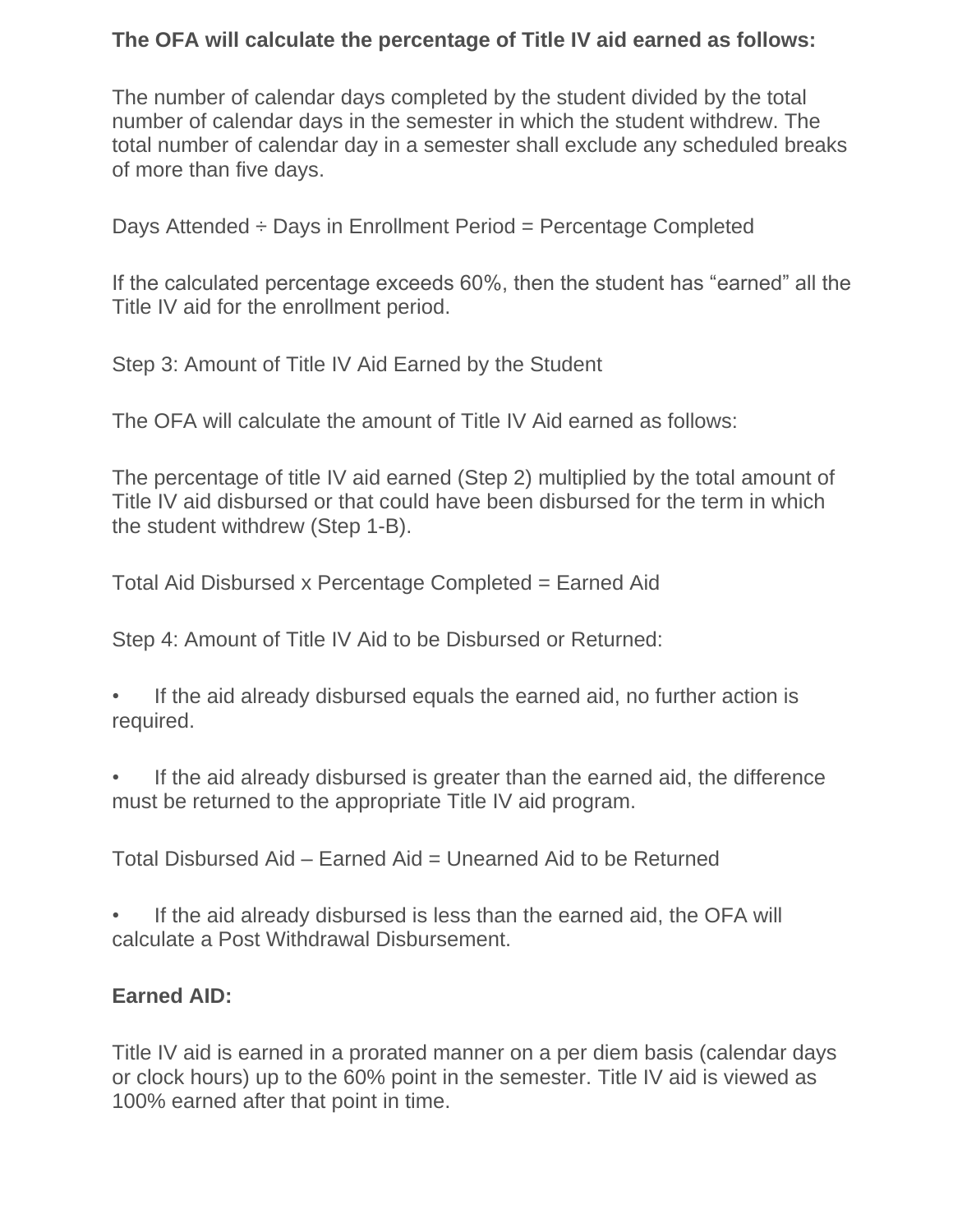In accordance with federal regulations, when Title IV financial aid is involved, the calculated amount of the R2T4 Funds" is allocated in the following order:

Return of the Title IV Aid, based on the type of aid disbursed, in the following order:

- 1. Unsubsidized Federal Direct Loan
- 2. Subsidized Federal Direct Loan
- 3. Federal Direct PLUS received on behalf of the student
- 4. Pell Grant
- 5. SEOG Program Aid
- 6. Other Title IV Aid

Loans must be repaid by the loan borrower (student/parent) as outlined in the terms of the borrower's promissory note.

The student's grace period for loan repayments for Federal Unsubsidized and Subsidized Stafford Loans will begin on the day of the withdrawal from the PCC. The student should contact the lender if he/she has question regarding their grace period or repayment status.

Institutional and student responsibility in regard to the Federal Return of Title IV Funds policy

The OFA's responsibilities in regard to the Return of Title IV funds policy include:

1. Providing each student with the information given in this policy;

2. Identifying students affected by this policy and completing the Return of Title IV Funds calculation;

3. Informing the student of the result of the Return of title IV Funds calculation and any balance owed to PCC as a result of a required return of funds;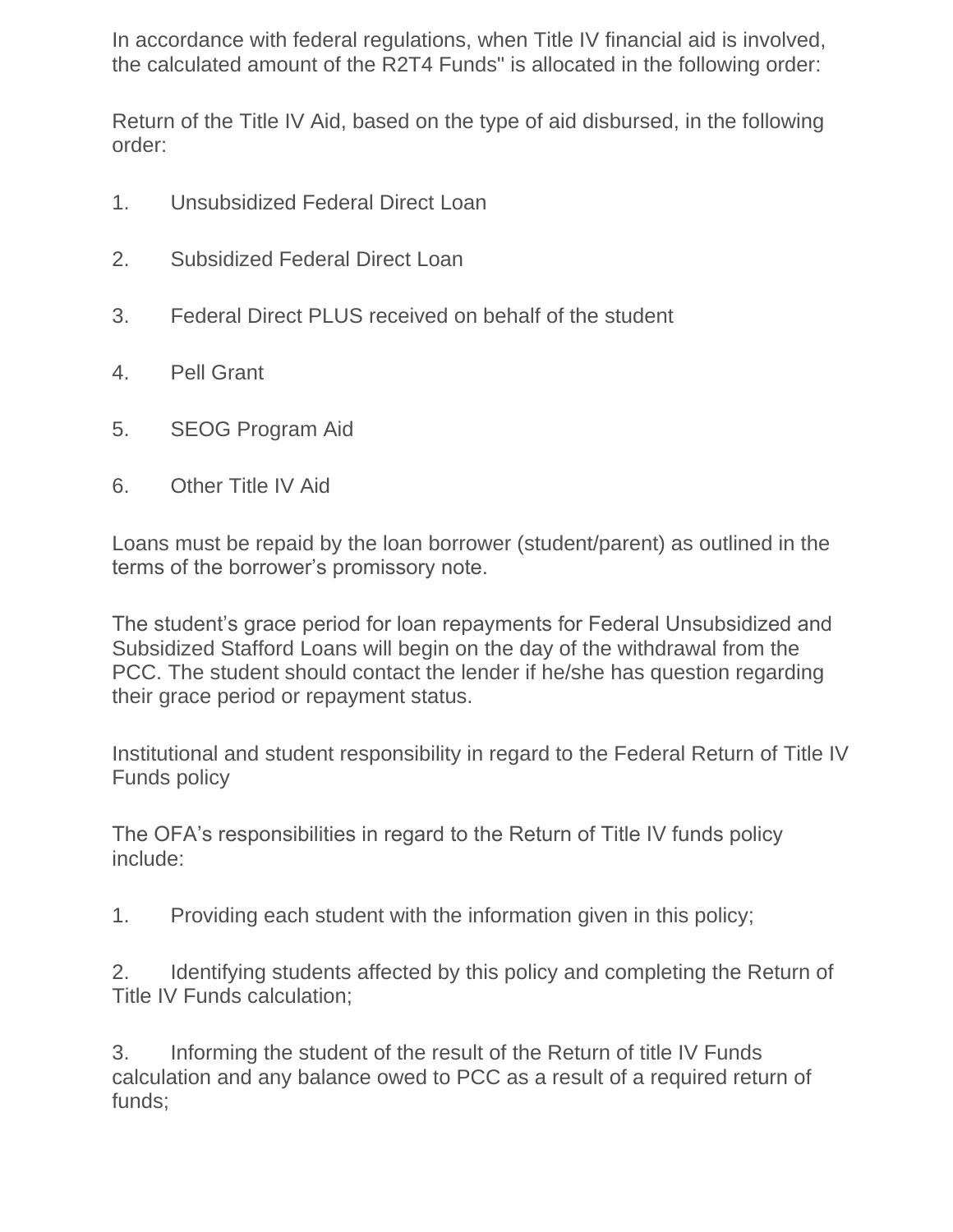4. Returning any unearned Title IV aid that is due to the Title IV programs and, if applicable, notifying the borrower's holder of federal loan funds of the student's withdrawal date;

5. Notifying student and /or Plus borrower of eligibility for a Post-Withdraw Disbursement, if applicable;

## **The student's responsibilities in regard to the Return of Title IV Funds policy include:**

1. Becoming familiar with the Return of Title IV Funds policy and how withdrawing from all his courses effects eligibility for Title IV aid;

2. Resolving any outstanding balance owed to PCC resulting from a required return of unearned Title IV aid.

# **Post-Withdrawal Disbursements**

In the event a student is eligible for a post-withdrawal disbursement based on the student's budget, awarded financial aid and Title IV funds and R2T4 calculations, a post-withdrawal disbursement must be made only after the following conditions are met.

1. Student and parents were in most cases verbally notified of the availability of post withdrawal disbursements by the OFA within one week from the date of R2T4 calculation was performed.

2. Student and parents in most cases verbally notified the OFA within a reasonable time indicating their acceptance of available post-withdrawal disbursement amounts. The reasonable time refers to allowing sufficient time to school to process a post-withdrawal disbursement within the deadlines set by the Department of Education.

3. Student has outstanding institutional charges that are due and wants to pay off those charges by applying his/her post-withdrawal disbursement.

4. Student/Parents completed all necessary paperwork related to such postwithdrawal disbursement within a reasonable time.